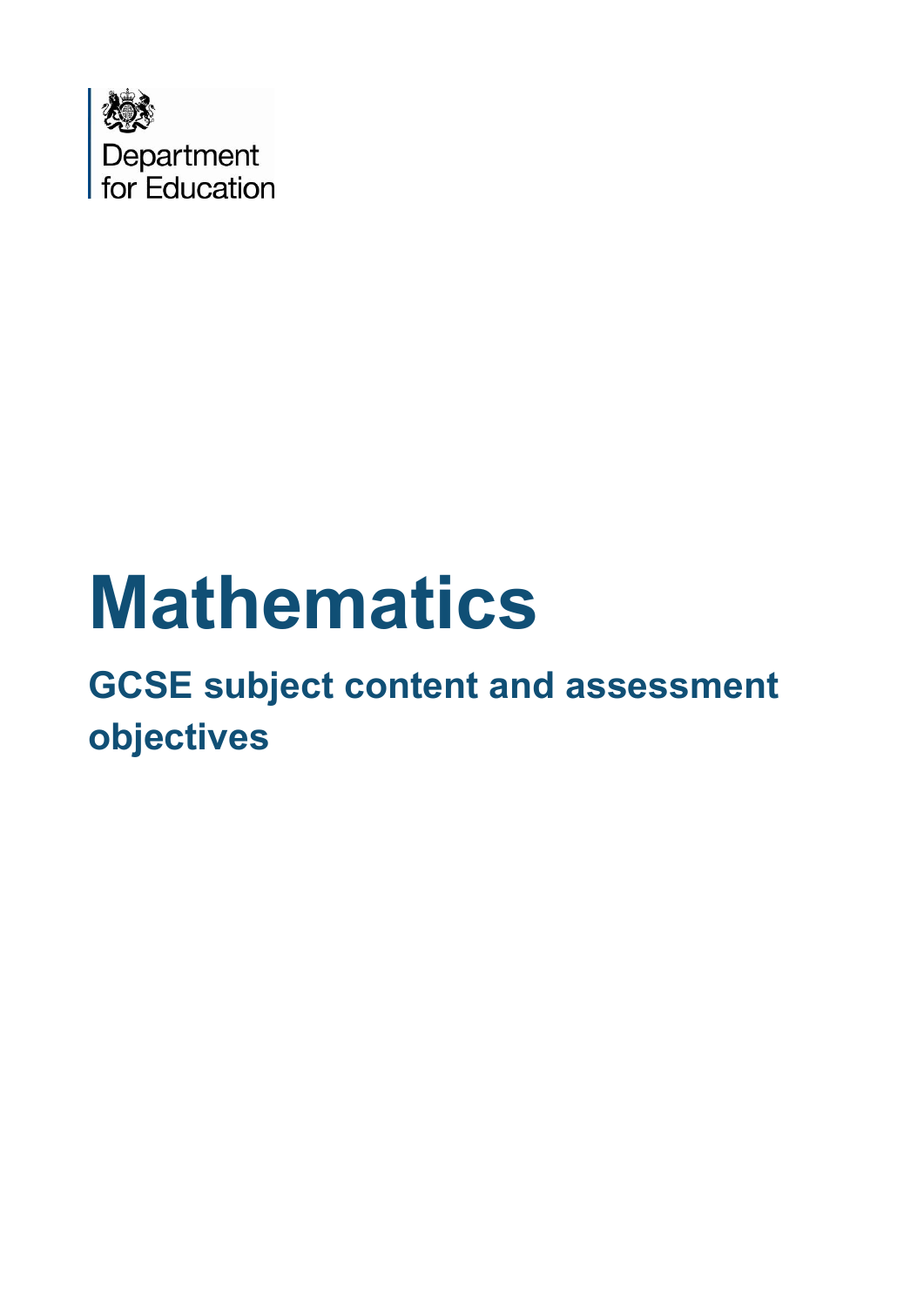# **Contents**

| Introduction                          | 3              |
|---------------------------------------|----------------|
| Subject aims and learning outcomes    | 3              |
| Subject content                       | $\overline{4}$ |
| Scope of study                        | $\overline{4}$ |
| Number                                | 4              |
| Algebra                               | 6              |
| Ratio, proportion and rates of change | 8              |
| Geometry and measures                 | 9              |
| Probability                           | 11             |
| <b>Statistics</b>                     | 11             |
| <b>Assesment Objectives</b>           |                |
| Appendix: Mathematical formulae       |                |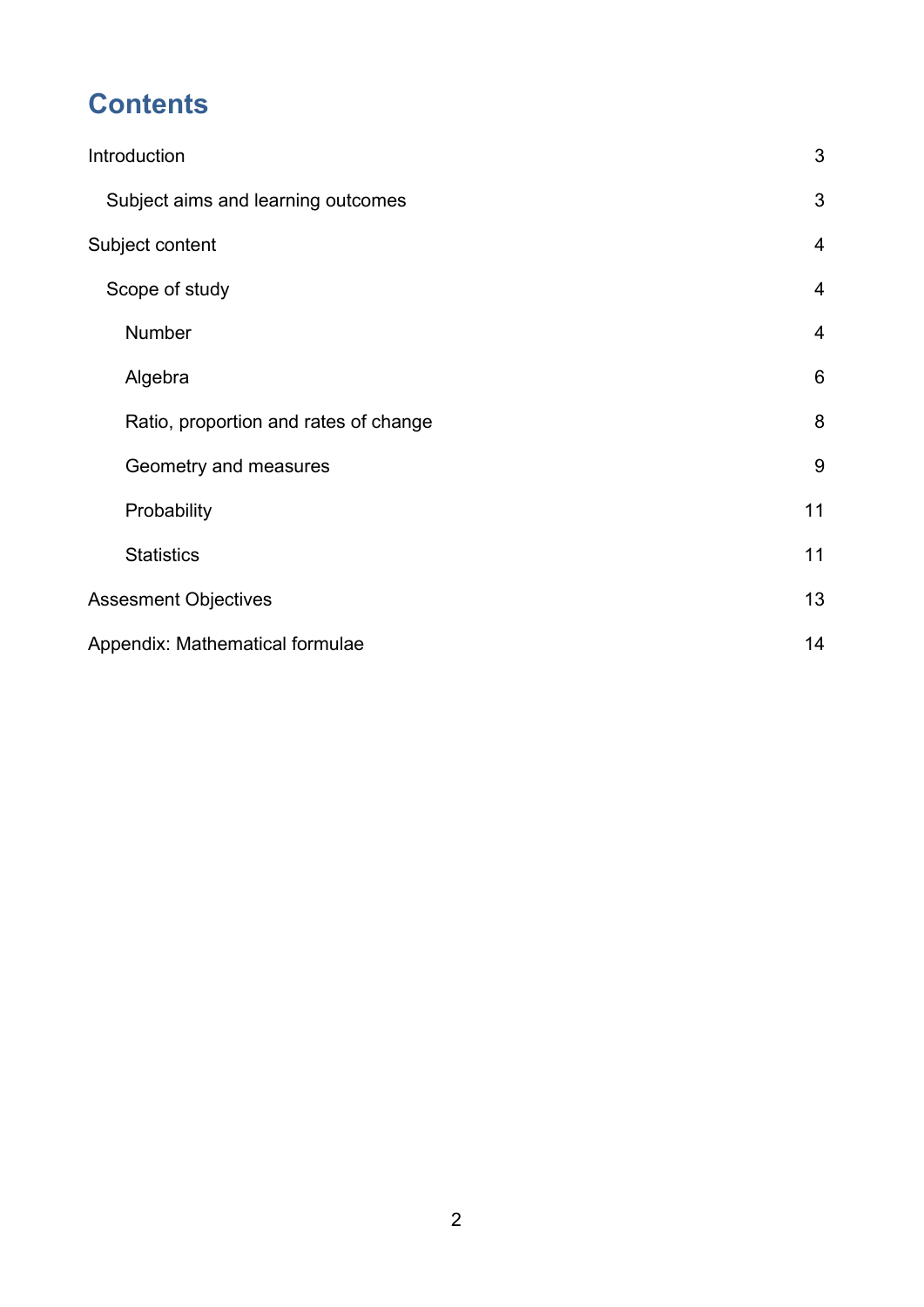# <span id="page-2-0"></span>**Introduction**

GCSE subject criteria set out the knowledge, understanding, skills and assessment objectives common to all GCSE specifications in a given subject. They provide the framework within which awarding organisations create the detail of their specifications, so ensuring progression from key stage 3 national curriculum requirements and the possibilities for development into advanced-level study.

# <span id="page-2-1"></span>**Subject aims and learning outcomes**

This document sets out the learning outcomes and content coverage required for GCSE specifications in mathematics. In subjects such as mathematics, where topics are taught in progressively greater depth over the course of key stage 3 and key stage 4, GCSE outcomes may reflect or build upon subject content which is typically taught at key stage 3. There is no expectation that teaching of such content should be repeated during the GCSE course where it has already been taught effectively at an earlier stage.

GCSE specifications in mathematics should provide a broad, coherent, satisfying and worthwhile course of study. They should encourage students to develop confidence in, and a positive attitude towards mathematics and to recognise the importance of mathematics in their own lives and to society. They should also provide a strong mathematical foundation for students who go on to study mathematics at a higher level post-16.

GCSE specifications in mathematics should enable students to:

- 1. develop fluent knowledge, skills and understanding of mathematical methods and concepts
- 2. acquire, select and apply mathematical techniques to solve problems
- 3. reason mathematically, make deductions and inferences and draw conclusions
- 4. comprehend, interpret and communicate mathematical information in a variety of forms appropriate to the information and context.

Students should be aware that mathematics can be used to develop models of real situations and that these models may be more or less effective depending on how the situation has been simplified and the assumptions that have been made. Students should also be able to recall, select and apply mathematical formulae (see Appendix).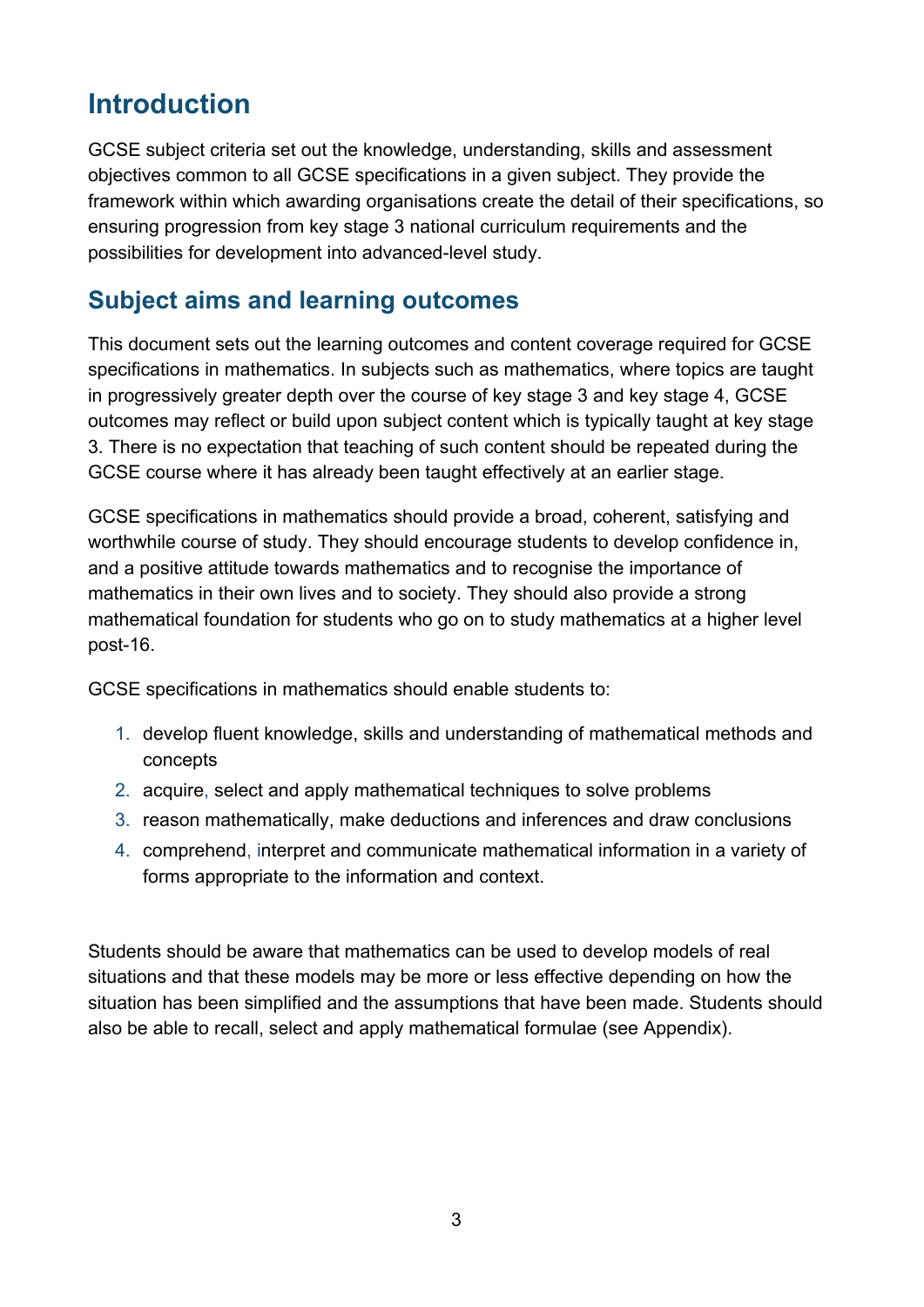# <span id="page-3-0"></span>**Subject content**

GCSE specifications in mathematics should reflect the aims and learning outcomes outlined above, and should include the knowledge, understanding and skills listed below, giving due consideration to the assessment objectives. The essential subject content outlined here provides the framework for developing a coherent study at GCSE.

This content sets out the full range of content for GCSE specifications in mathematics. Awarding organisations may, however, use any flexibility to increase depth, breadth or context within the specified topics or to consolidate teaching of the subject content.

Students can be said to have confidence and competence with mathematical content when they can apply it flexibly to solve problems.

The expectation is that:

- All students will develop confidence and competence with the content identified by standard type
- All students will be assessed on the content identified by the standard and the underlined type; more highly attaining students will develop confidence and competence with all of this content
- Only the more highly attaining students will be assessed on the content identified by **bold** type. The highest attaining students will develop confidence and competence with the **bold** content.

The distinction between standard, underlined and **bold** type applies to the content statements only, not to the assessment objectives or to the mathematical formulae in the appendix.

# <span id="page-3-1"></span>**Scope of study**

GCSE specifications in mathematics should require students to:

## <span id="page-3-2"></span>**Number**

#### Structure and calculation

- 1. order positive and negative integers, decimals and fractions; use the symbols =,  $\neq$ ,  $<, >, \le, \ge$
- 2. apply the four operations, including formal written methods, to integers, decimals and simple fractions (proper and improper), and mixed numbers – all both positive and negative; understand and use place value (e.g. when working with very large or very small numbers, and when calculating with decimals)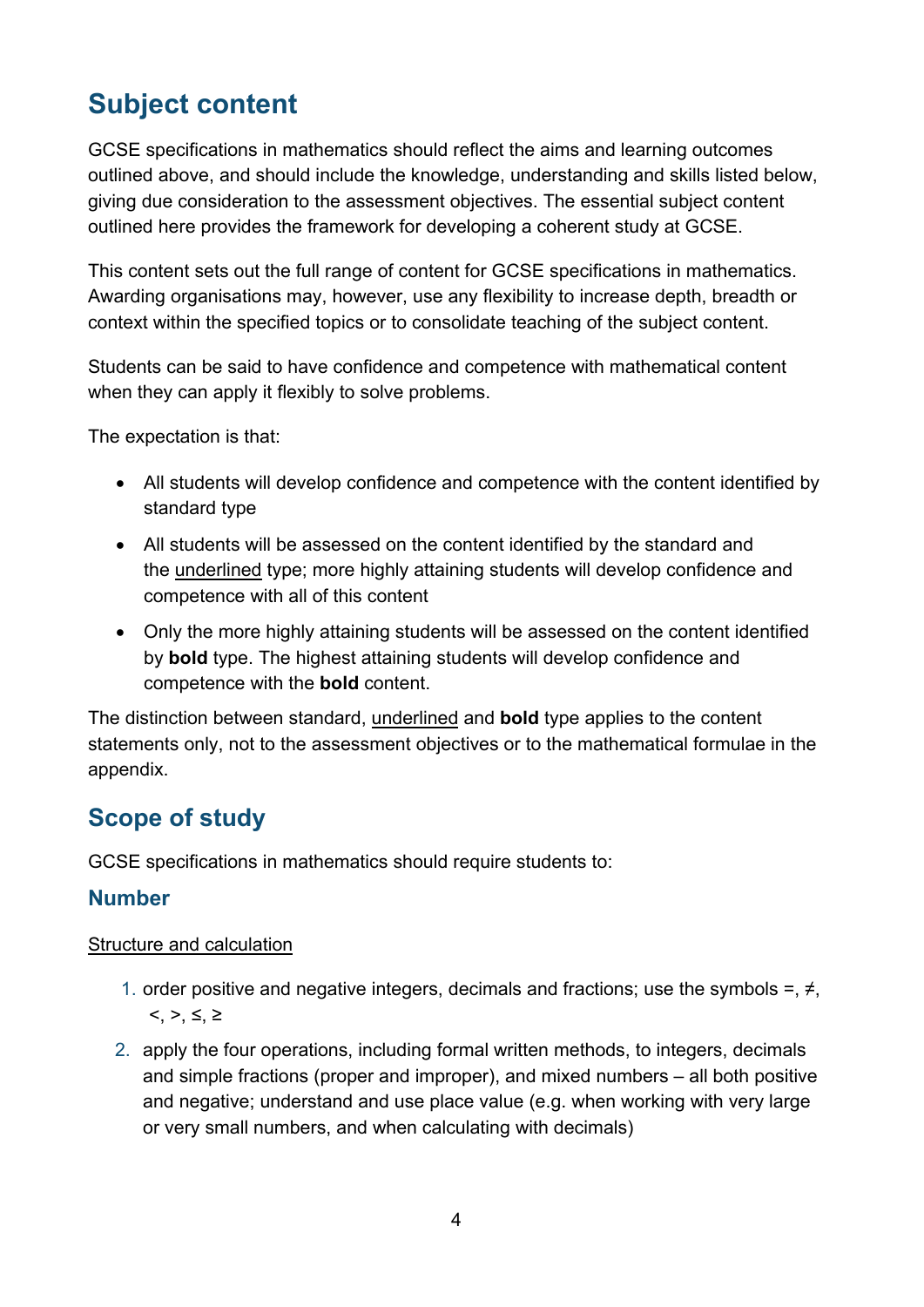- 3. recognise and use relationships between operations, including inverse operations (e.g. cancellation to simplify calculations and expressions; use conventional notation for priority of operations, including brackets, powers, roots and reciprocals
- 4. use the concepts and vocabulary of prime numbers, factors (divisors), multiples, common factors, common multiples, highest common factor, lowest common multiple, prime factorisation, including using product notation and the unique factorisation theorem
- 5. apply systematic listing strategies **including use of the product rule for counting**
- 6. use positive integer powers and associated real roots (square, cube and higher), recognise powers of 2, 3, 4, 5*;* **estimate powers and roots of any given positive number**
- 7. calculate with roots, and with integer **and fractional** indices
- 8. calculate exactly with fractions, **surds** and multiples of π**; simplify surd expressions involving squares (e.g.**  $\sqrt{12} = \sqrt{4 \times 3} = \sqrt{4} \times \sqrt{3} = 2\sqrt{3}$ ) and **rationalise denominators**
- 9. calculate with and interpret standard form  $A \times 10^n$ , where  $1 \le A \le 10$  and  $n$  is an integer.

#### Fractions, decimals and percentages

10.work interchangeably with terminating decimals and their corresponding fractions

(such as 3.5 and  $\frac{7}{6}$ 2 or 0.375 or  $\frac{3}{2}$  $\frac{8}{8}$ ); change recurring decimals into their **corresponding fractions and vice versa** 

- 11.identify and work with fractions in ratio problems
- 12.interpret fractions and percentages as operators.

#### Measures and accuracy

- 13.use standard units of mass, length, time, money and other measures (including standard compound measures) using decimal quantities where appropriate
- 14.estimate answers; check calculations using approximation and estimation, including answers obtained using technology
- 15.round numbers and measures to an appropriate degree of accuracy (e.g. to a specified number of decimal places or significant figures); use inequality notation to specify simple error intervals due to truncation or rounding
- 16.apply and interpret limits of accuracy**, including upper and lower bounds**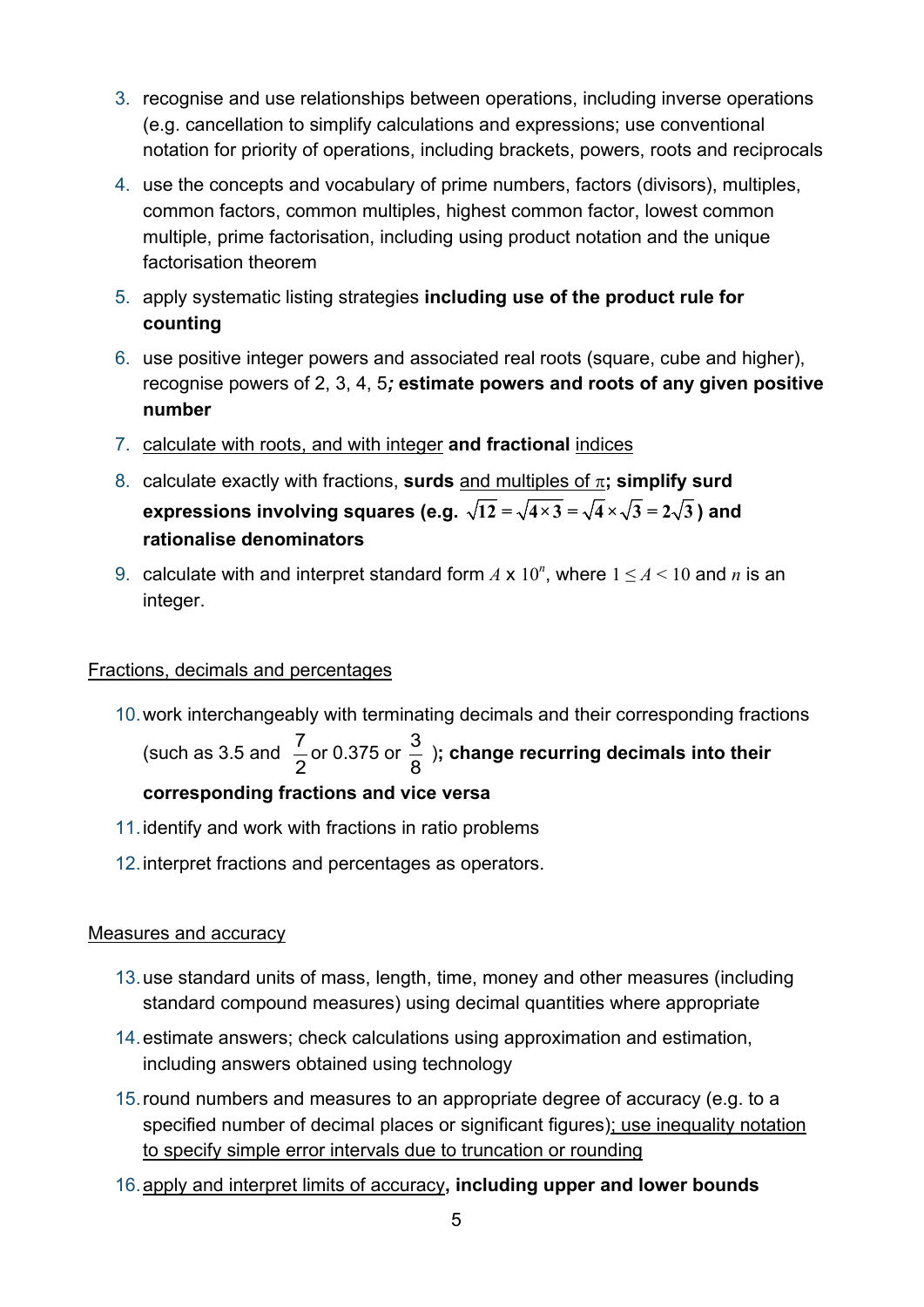# <span id="page-5-0"></span>**Algebra**

#### Notation, vocabulary and manipulation

- 1. use and interpret algebraic notation, including:
	- *ab* in place of  $a \times b$
	- 3*y* in place of  $y + y + y$  and  $3 \times y$
	- *a*<sup>2</sup> in place of *a* × *a*, *a*<sup>3</sup> in place of *a* × *a* × *a*, *a*<sup>2</sup>*b* in place of *a* × *a* × *b*
	- $\frac{a}{1}$ *b* in place of *a* ÷ *b*
	- coefficients written as fractions rather than as decimals
	- $\blacksquare$  brackets
- 2. substitute numerical values into formulae and expressions, including scientific formulae
- 3. understand and use the concepts and vocabulary of expressions, equations, formulae, identities inequalities, terms and factors
- 4. simplify and manipulate algebraic expressions (including those involving surds **and algebraic fractions**) by:
	- **•** collecting like terms
	- **multiplying a single term over a bracket**
	- **taking out common factors**
	- expanding products of two **or more** binomials
	- **factorising quadratic expressions of the form**  $x^2 + bx + c$ **, including the** difference of two squares**; factorising quadratic expressions of the form**  $ax^2 + bx + c$
	- simplifying expressions involving sums, products and powers, including the laws of indices
- 5. understand and use standard mathematical formulae; rearrange formulae to change the subject
- 6. know the difference between an equation and an identity; argue mathematically to show algebraic expressions are equivalent, and use algebra to support and construct arguments **and proofs**
- 7. where appropriate, interpret simple expressions as functions with inputs and outputs**; interpret the reverse process as the 'inverse function'; interpret the succession of two functions as a 'composite function'.**

#### **Graphs**

8. work with coordinates in all four quadrants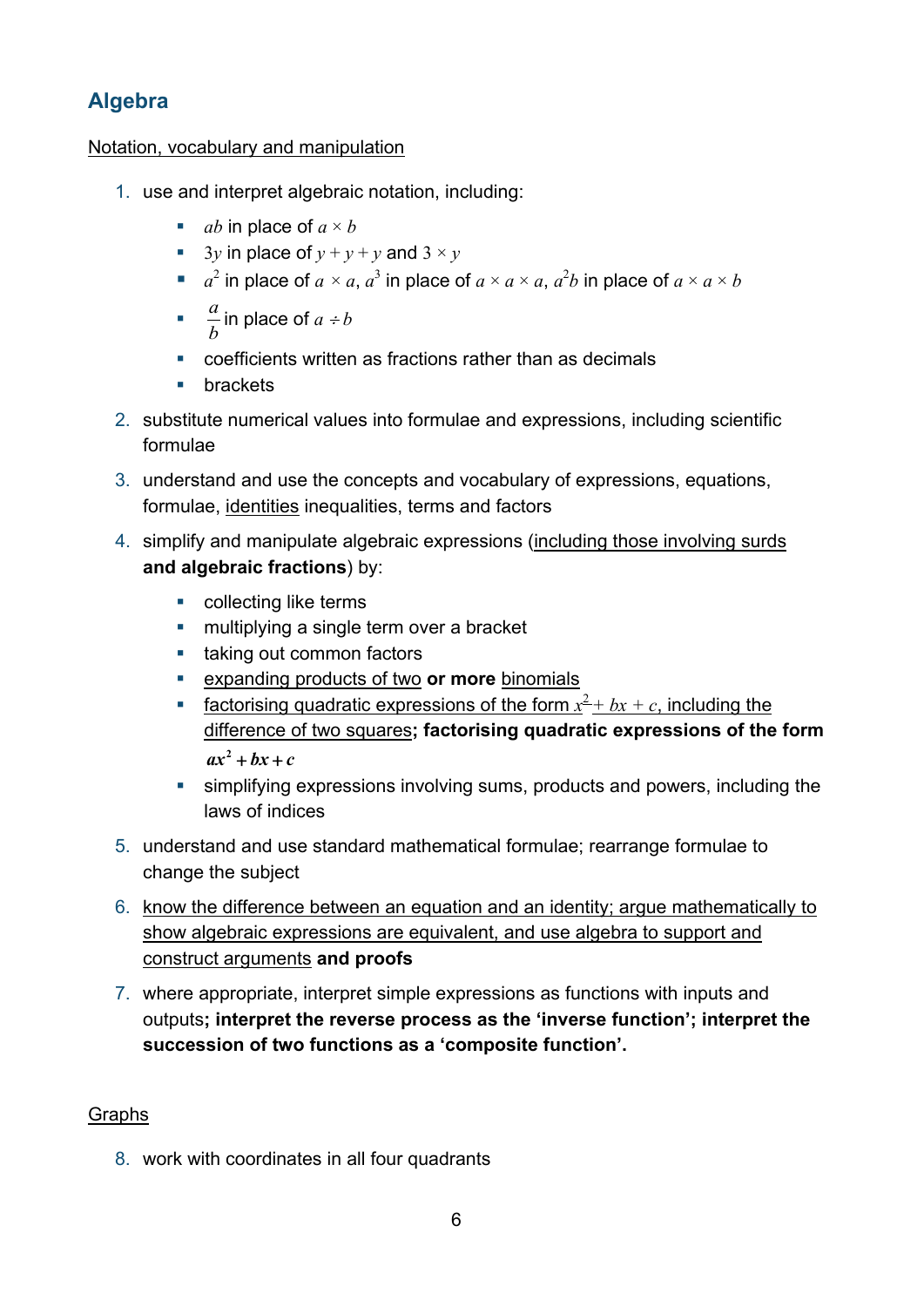- 9. plot graphs of equations that correspond to straight-line graphs in the coordinate plane; use the form  $y = mx + c$  to identify parallel **and perpendicular lines**; find the equation of the line through two given points, or through one point with a given gradient
- 10.identify and interpret gradients and intercepts of linear functions graphically and algebraically
- 11.identify and interpret roots, intercepts, turning points of quadratic functions graphically; deduce roots algebraically **and turning points by completing the square**
- 12.recognise, sketch and interpret graphs of linear functions, quadratic functions,

<u>simple cubic functions, the reciprocal function</u>  $y$  =  $\frac{1}{\sqrt{2}}$ *x* with  $x \neq 0$ , exponential

functions  $y = k^x$  for positive values of  $k$ , and the trigonometric functions (with arguments in degrees)  $y = \sin x$ ,  $y = \cos x$  and  $y = \tan x$  for angles of **any size**

## 13.**sketch translations and reflections of a given function**

- 14.plot and interpret graphs (including reciprocal graphs **and exponential graphs**) and graphs of non-standard functions in real contexts, to find approximate solutions to problems such as simple kinematic problems involving distance, speed and acceleration
- 15.**calculate or estimate gradients of graphs and areas under graphs (including quadratic and other non-linear graphs), and interpret results in cases such as distance-time graphs, velocity-time graphs and graphs in financial contexts**
- 16.**recognise and use the equation of a circle with centre at the origin; find the equation of a tangent to a circle at a given point.**

## Solving equations and inequalities

- 17.solve linear equations in one unknown algebraically (including those with the unknown on both sides of the equation); find approximate solutions using a graph
- 18.solve quadratic equations (**including those that require rearrangement**) algebraically by factorising**, by completing the square and by using the quadratic formula**; find approximate solutions using a graph
- 19.solve two simultaneous equations in two variables (linear/linear **or linear/quadratic**) algebraically; find approximate solutions using a graph
- 20.**find approximate solutions to equations numerically using iteration**
- 21.translate simple situations or procedures into algebraic expressions or formulae; derive an equation (or two simultaneous equations), solve the equation(s) and interpret the solution.
- 22.solve linear inequalities in one **or two** variable(**s), and quadratic inequalities in one variable**; represent the solution set on a number line**, using set notation and on a graph**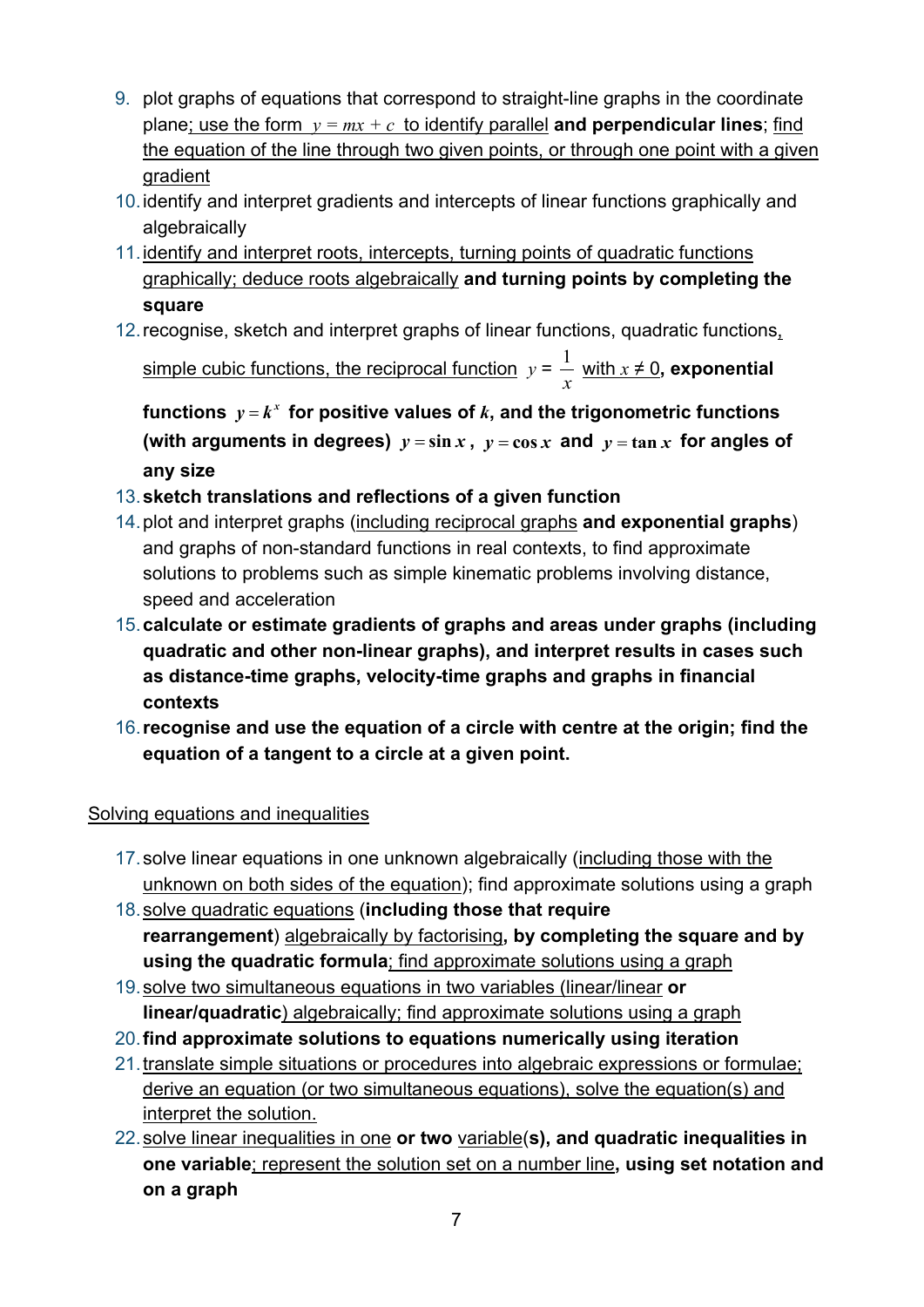#### **Sequences**

- 23.generate terms of a sequence from either a term-to-term or a position-to-term rule
- 24.recognise and use sequences of triangular, square and cube numbers, simple arithmetic progressions, Fibonacci type sequences, quadratic sequences, and simple geometric progressions ( $r^{\frac{n}{2}}$  where *n* is an integer, and *r* is a rational number > 0 **or a surd**) **and other sequences**

25 deduce expressions to calculate the  $n^{\text{th}}$  term of linear **and quadratic** sequences.

#### <span id="page-7-0"></span>**Ratio, proportion and rates of change**

- 1. change freely between related standard units (e.g. time, length, area, volume/capacity, mass) and compound units (e.g. speed, rates of pay, prices, density, pressure) in numerical and algebraic contexts
- 2. use scale factors, scale diagrams and maps
- 3. express one quantity as a fraction of another, where the fraction is less than 1 or greater than 1
- 4. use ratio notation, including reduction to simplest form
- 5. divide a given quantity into two parts in a given part:part or part:whole ratio; express the division of a quantity into two parts as a ratio; apply ratio to real contexts and problems (such as those involving conversion, comparison, scaling, mixing, concentrations)
- 6. express a multiplicative relationship between two quantities as a ratio or a fraction
- 7. understand and use proportion as equality of ratios
- 8. relate ratios to fractions and to linear functions
- 9. define percentage as 'number of parts per hundred'; interpret percentages and percentage changes as a fraction or a decimal, and interpret these multiplicatively; express one quantity as a percentage of another; compare two quantities using percentages; work with percentages greater than 100%; solve problems involving percentage change, including percentage increase/decrease and original value problems, and simple interest including in financial mathematics
- 10.solve problems involving direct and inverse proportion, including graphical and algebraic representations
- 11.use compound units such as speed, rates of pay, unit pricing*,* density and pressure
- 12.compare lengths, areas and volumes using ratio notation; make links to similarity (including trigonometric ratios) and scale factors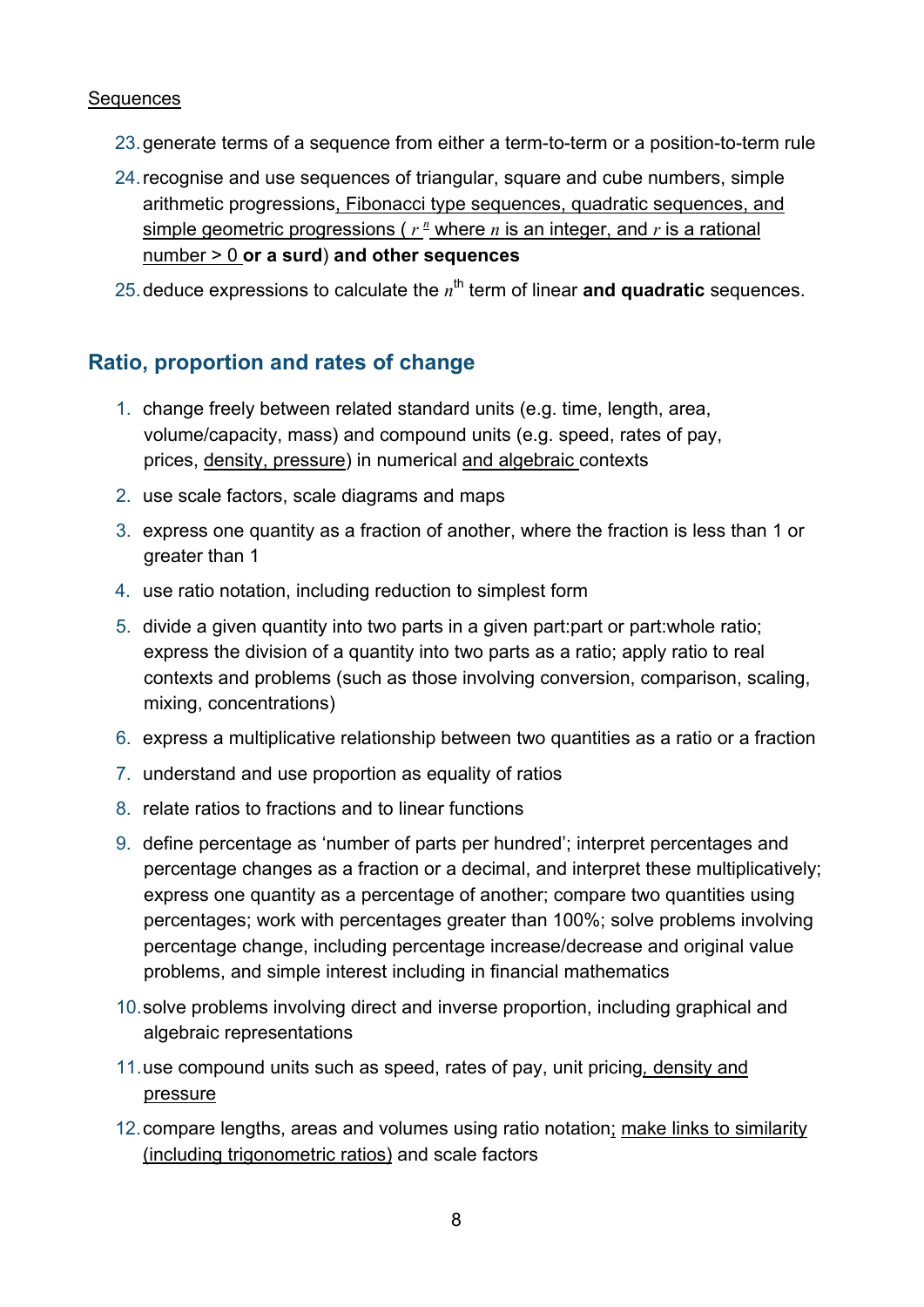13.understand that *X* is inversely proportional to *Y* is equivalent to *X* is proportional to

 $\frac{1}{Y}$ ;  ${\bf const}$  ruct and  $\underline{\rm interior}$  equations that describe direct and inverse proportion

- 14.interpret the gradient of a straight line graph as a rate of change; recognise and interpret graphs that illustrate direct and inverse proportion
- 15.**interpret the gradient at a point on a curve as the instantaneous rate of change; apply the concepts of average and instantaneous rate of change (gradients of chords and tangents) in numerical, algebraic and graphical contexts**
- 16.set up, solve and interpret the answers in growth and decay problems, including compound interest **and work with general iterative processes.**

## <span id="page-8-0"></span>**Geometry and measures**

#### Properties and constructions

- 1. use conventional terms and notations: points, lines, vertices, edges, planes, parallel lines, perpendicular lines, right angles, polygons, regular polygons and polygons with reflection and/or rotation symmetries; use the standard conventions for labelling and referring to the sides and angles of triangles; draw diagrams from written description
- 2. use the standard ruler and compass constructions (perpendicular bisector of a line segment, constructing a perpendicular to a given line from/at a given point, bisecting a given angle); use these to construct given figures and solve loci problems; know that the perpendicular distance from a point to a line is the shortest distance to the line
- 3. apply the properties of angles at a point, angles at a point on a straight line, vertically opposite angles; understand and use alternate and corresponding angles on parallel lines; derive and use the sum of angles in a triangle (e.g. to deduce and use the angle sum in any polygon, and to derive properties of regular polygons)
- 4. derive and apply the properties and definitions of: special types of quadrilaterals, including square, rectangle, parallelogram, trapezium, kite and rhombus; and triangles and other plane figures using appropriate language
- 5. use the basic congruence criteria for triangles (SSS, SAS, ASA, RHS)
- 6. apply angle facts, triangle congruence, similarity and properties of quadrilaterals to conjecture and derive results about angles and sides, including Pythagoras' Theorem and the fact that the base angles of an isosceles triangle are equal, and use known results to obtain simple proofs
- 7. identify, describe and construct congruent and similar shapes, including on coordinate axes, by considering rotation, reflection, translation and enlargement (including fractional **and negative** scale factors)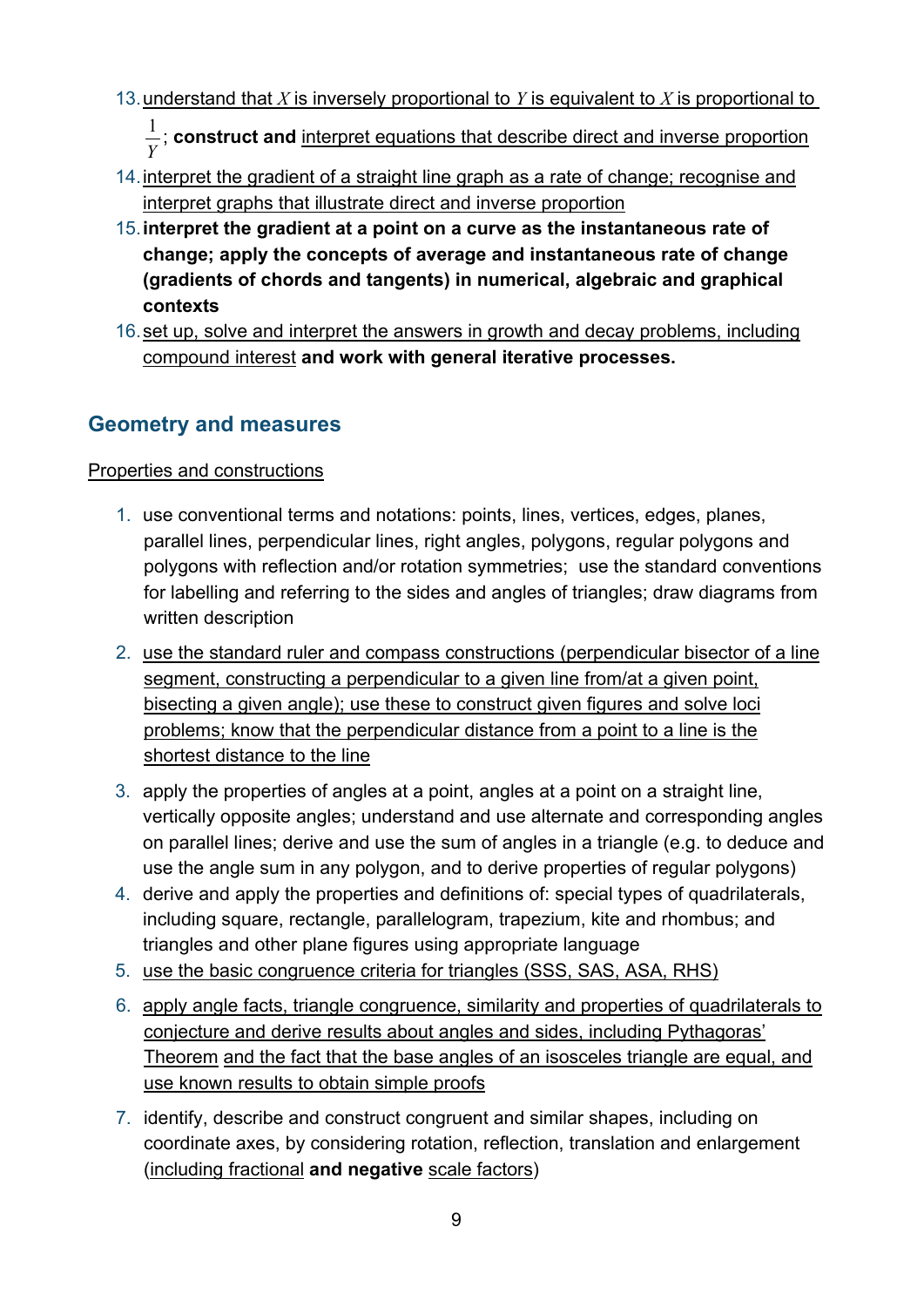- 8. **describe the changes and invariance achieved by combinations of rotations, reflections and translations**
- 9. identify and apply circle definitions and properties, including: centre, radius, chord, diameter, circumference, tangent, arc, sector and segment
- 10.**apply and prove the standard circle theorems concerning angles, radii, tangents and chords, and use them to prove related results**
- 11.solve geometrical problems on coordinate axes
- 12.identify properties of the faces, surfaces, edges and vertices of: cubes, cuboids, prisms, cylinders, pyramids, cones and spheres
- 13.construct and interpret plans and elevations of 3D shapes.

#### Mensuration and calculation

- 14.use standard units of measure and related concepts (length, area, volume/capacity, mass, time, money, etc.)
- 15.measure line segments and angles in geometric figures, including interpreting maps and scale drawings and use of bearings
- 16.know and apply formulae to calculate: area of triangles, parallelograms, trapezia; volume of cuboids and other right prisms (including cylinders)
- 17. know the formulae: circumference of a circle =  $2\pi r = \pi d$ , area of a circle =  $\pi r^2$ ; calculate: perimeters of 2D shapes, including circles; areas of circles and composite shapes*;* surface area and volume of spheres, pyramids, cones and composite solids
- 18.calculate arc lengths, angles and areas of sectors of circles
- 19.apply the concepts of congruence and similarity, including the relationships between lengths, **areas and volumes** in similar figures
- 20. know the formulae for: Pythagoras' theorem,  $a^2 + b^2 = c^2$ , and the trigonometric

 $\frac{\text{rations.}}{\text{sin}\theta}$  =  $\frac{\text{opposite}}{\text{hypotenuse}}$  ,  $\cos\theta = \frac{\text{adjacent}}{\text{hypotenuse}}$ and  $tan\theta = \frac{opposite}{adjacent}$ ; apply them to find

angles and lengths in right-angled triangles **and, where possible, general triangles** in two **and three** dimensional figures

- 21. know the exact values of  $\sin\theta$  and  $\cos\theta$  for  $\theta = 0^0$ ,  $30^0$ ,  $45^0$ ,  $60^0$  and  $90^0$ ; know the <u>exact value of  $\tan\!\theta$  for  $\theta = 0^{\underline{0}}$ , 30 $^{\underline{0}}$ , 45 $^{\underline{0}}$  and 60 $^{\underline{0}}$ </u>
- 22. know and apply the sine rule,  $\frac{u}{\sin A} = \frac{v}{\sin B} = \frac{v}{\sin B}$  $\frac{a}{\ln A} = \frac{b}{\sin B} = \frac{c}{\sin C}$ , and cosine rule,

 $a^2 = b^2 + c^2 - 2bc \cos A$ , to find unknown lengths and angles

23. **know and apply**  $\text{Area} = \frac{1}{2}ab\sin\theta$ **2**  $\bm{a} \bm{b} \sin \bm{C}$  to calculate the area, sides or angles of any **triangle.**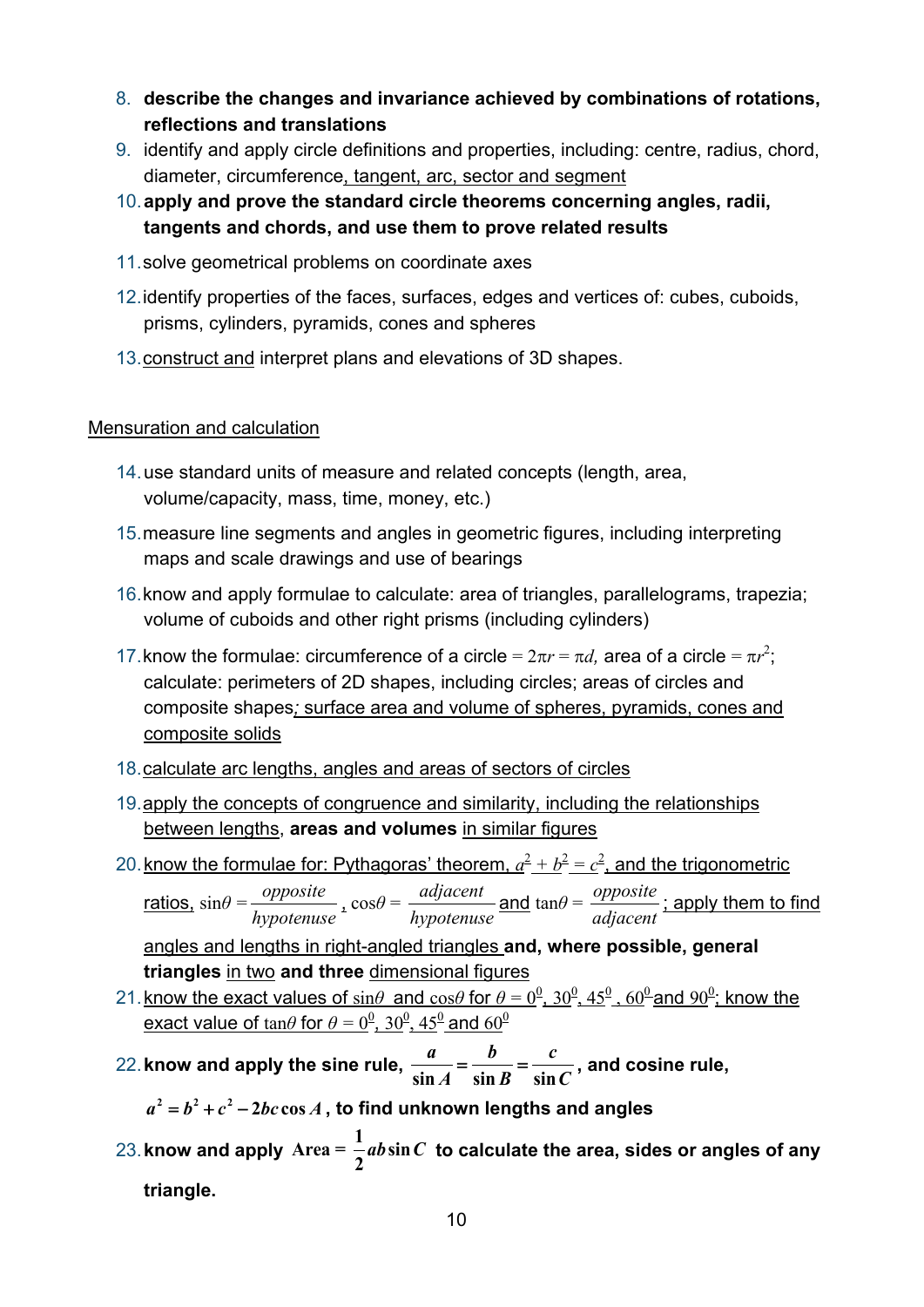#### **Vectors**

- 24.describe translations as 2D vectors
- 25.apply addition and subtraction of vectors, multiplication of vectors by a scalar, and diagrammatic and column representations of vectors; **use vectors to construct geometric arguments and proofs**

## <span id="page-10-0"></span>**Probability**

- 1. record describe and analyse the frequency of outcomes of probability experiments using tables and frequency trees
- 2. apply ideas of randomness, fairness and equally likely events to calculate expected outcomes of multiple future experiments
- 3. relate relative expected frequencies to theoretical probability, using appropriate language and the 0 - 1 probability scale
- 4. apply the property that the probabilities of an exhaustive set of outcomes sum to one; apply the property that the probabilities of an exhaustive set of mutually exclusive events sum to one
- 5. understand that empirical unbiased samples tend towards theoretical probability distributions, with increasing sample size
- 6. enumerate sets and combinations of sets systematically, using tables, grids, Venn diagrams and tree diagrams
- 7. construct theoretical possibility spaces for single and combined experiments with equally likely outcomes and use these to calculate theoretical probabilities
- 8. calculate the probability of independent and dependent combined events, including using tree diagrams and other representations, and know the underlying assumptions
- 9. **calculate and interpret conditional probabilities through representation using expected frequencies with two-way tables, tree diagrams and Venn diagrams.**

## <span id="page-10-1"></span>**Statistics**

- 1. infer properties of populations or distributions from a sample, whilst knowing the limitations of sampling
- 2. interpret and construct tables, charts and diagrams, including frequency tables, bar charts, pie charts and pictograms for categorical data, vertical line charts for ungrouped discrete numerical data, tables and line graphs for time series data and know their appropriate use
- 3. **construct and interpret diagrams for grouped discrete data and continuous data, i.e. histograms with equal and unequal class intervals and cumulative frequency graphs, and know their appropriate use**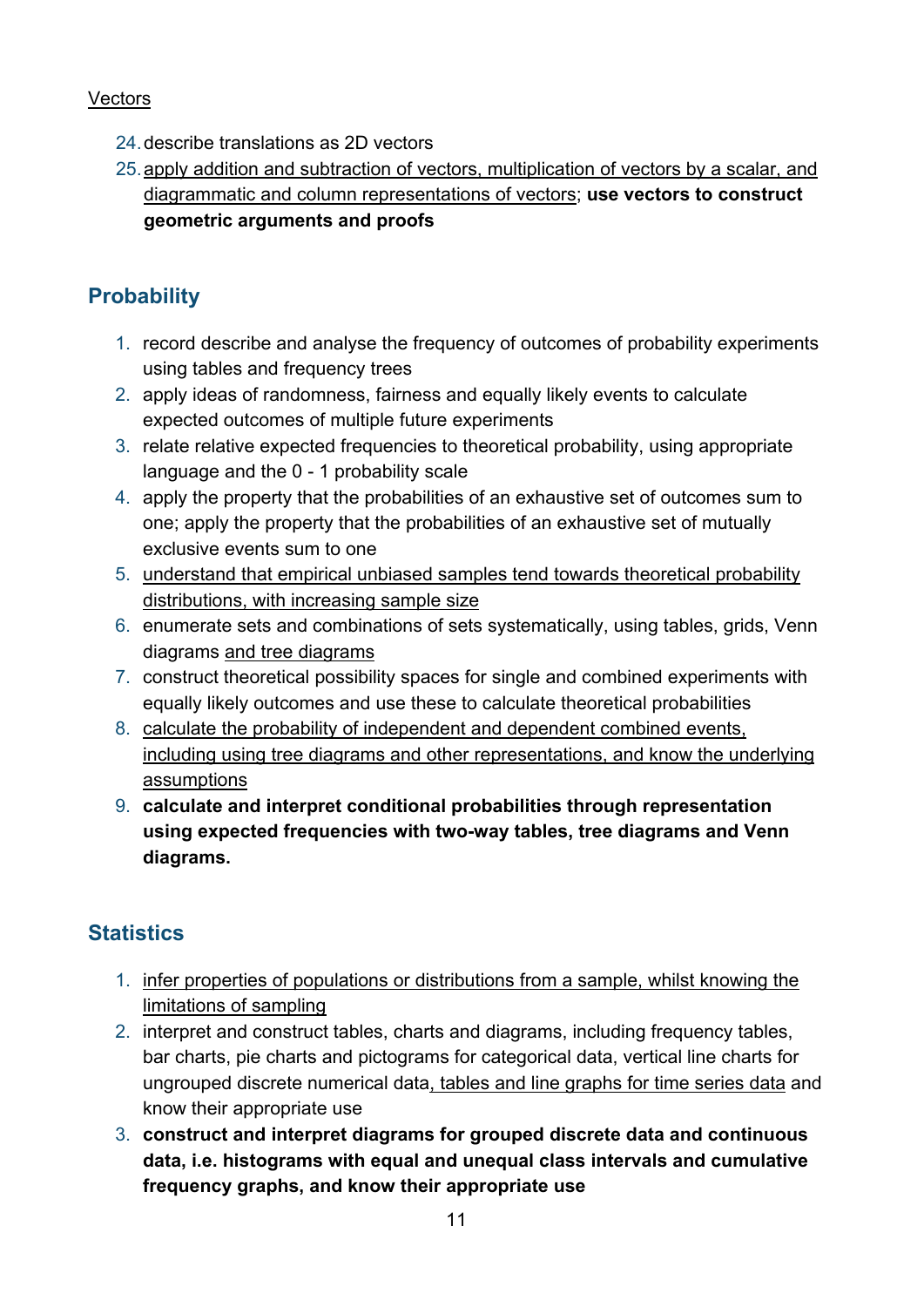- 4. interpret, analyse and compare the distributions of data sets from univariate empirical distributions through:
	- appropriate graphical representation involving discrete, continuous and grouped data, **including box plots**
	- appropriate measures of central tendency (median, mean, mode and modal class) and spread (range, including consideration of outliers**, quartiles and inter-quartile range**)
- 5. apply statistics to describe a population
- 6. use and interpret scatter graphs of bivariate data; recognise correlation and know that it does not indicate causation; draw estimated lines of best fit; make predictions; interpolate and extrapolate apparent trends whilst knowing the dangers of so doing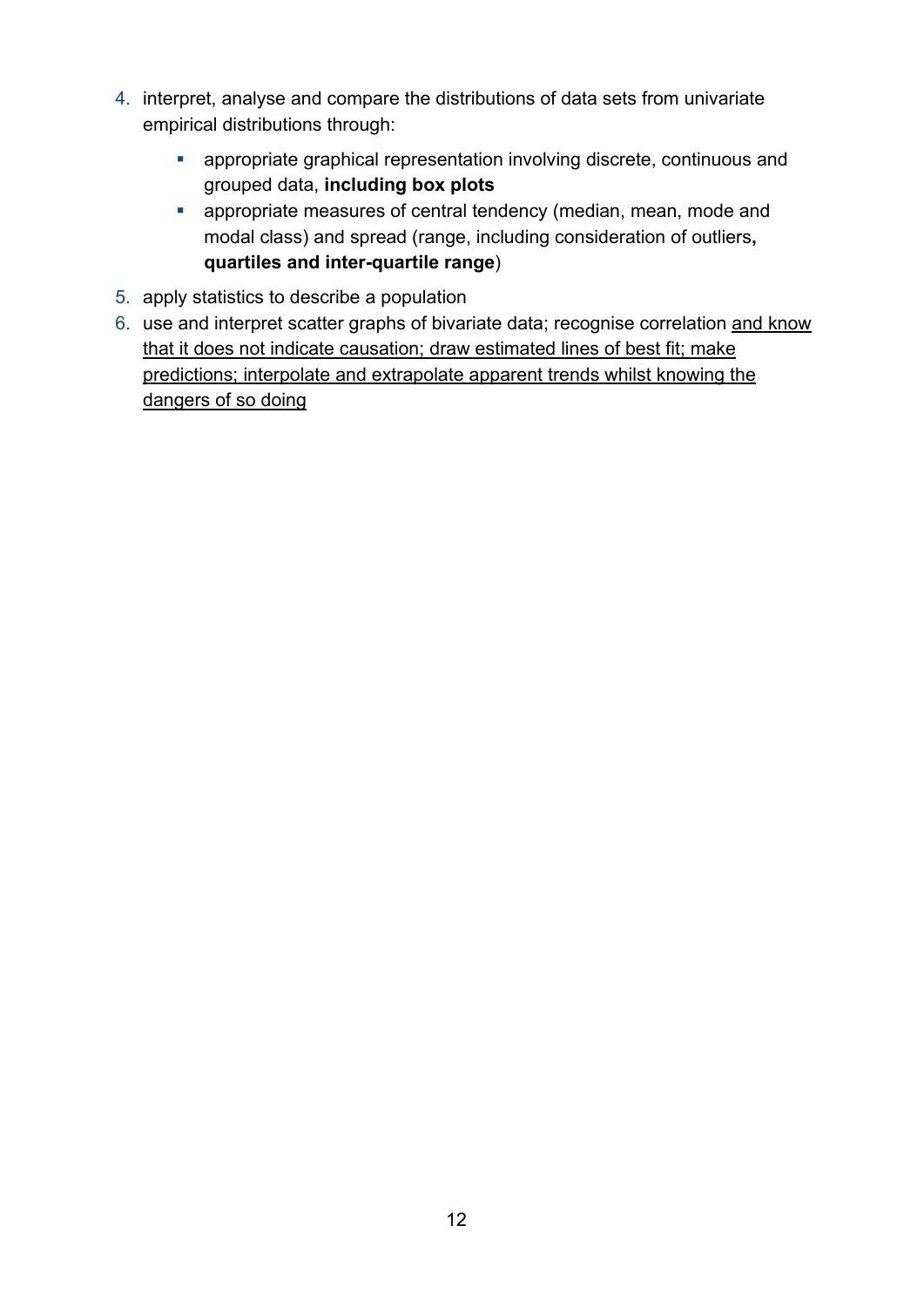# <span id="page-12-0"></span>**Assessment objectives**

| <b>Assessment Objectives</b> |                                                                                                                                                                                                                                           | Weighting     |                   |
|------------------------------|-------------------------------------------------------------------------------------------------------------------------------------------------------------------------------------------------------------------------------------------|---------------|-------------------|
|                              |                                                                                                                                                                                                                                           | <b>Higher</b> | <b>Foundation</b> |
|                              | Use and apply standard techniques                                                                                                                                                                                                         | 40%           | 50%               |
| <b>AO1</b>                   | Students should be able to:                                                                                                                                                                                                               |               |                   |
|                              | accurately recall facts, terminology and definitions<br>$\bullet$                                                                                                                                                                         |               |                   |
|                              | use and interpret notation correctly<br>$\bullet$                                                                                                                                                                                         |               |                   |
|                              | accurately carry out routine procedures or set tasks<br>$\bullet$<br>requiring multi-step solutions                                                                                                                                       |               |                   |
|                              | Reason, interpret and communicate mathematically                                                                                                                                                                                          |               |                   |
| <b>AO2</b>                   | Students should be able to:                                                                                                                                                                                                               |               | 25%               |
|                              | make deductions, inferences and draw conclusions from<br>$\bullet$<br>mathematical information                                                                                                                                            |               |                   |
|                              | construct chains of reasoning to achieve a given result<br>$\bullet$                                                                                                                                                                      |               |                   |
|                              | interpret and communicate information accurately<br>$\bullet$                                                                                                                                                                             | 30%           |                   |
|                              | present arguments and proofs<br>$\bullet$                                                                                                                                                                                                 |               |                   |
|                              | assess the validity of an argument and critically evaluate<br>$\bullet$<br>a given way of presenting information                                                                                                                          |               |                   |
|                              | Where problems require candidates to 'use and apply<br>standard techniques' or to independently 'solve problems' a<br>proportion of those marks should be attributed to the<br>corresponding Assessment Objective                         |               |                   |
| AO3                          | Solve problems within mathematics and in other<br>contexts                                                                                                                                                                                |               |                   |
|                              | Students should be able to:                                                                                                                                                                                                               |               | 25%               |
|                              | translate problems in mathematical or non-mathematical<br>contexts into a process or a series of mathematical<br>processes                                                                                                                |               |                   |
|                              | make and use connections between different parts of<br>$\bullet$<br>mathematics                                                                                                                                                           |               |                   |
|                              | interpret results in the context of the given problem<br>$\bullet$                                                                                                                                                                        | 30%           |                   |
|                              | evaluate methods used and results obtained<br>$\bullet$                                                                                                                                                                                   |               |                   |
|                              | evaluate solutions to identify how they may have been<br>$\bullet$<br>affected by assumptions made                                                                                                                                        |               |                   |
|                              | Where problems require candidates to 'use and apply<br>standard techniques' or to 'reason, interpret and<br>communicate mathematically' a proportion of those marks<br>should be attributed to the corresponding Assessment<br>Objective. |               |                   |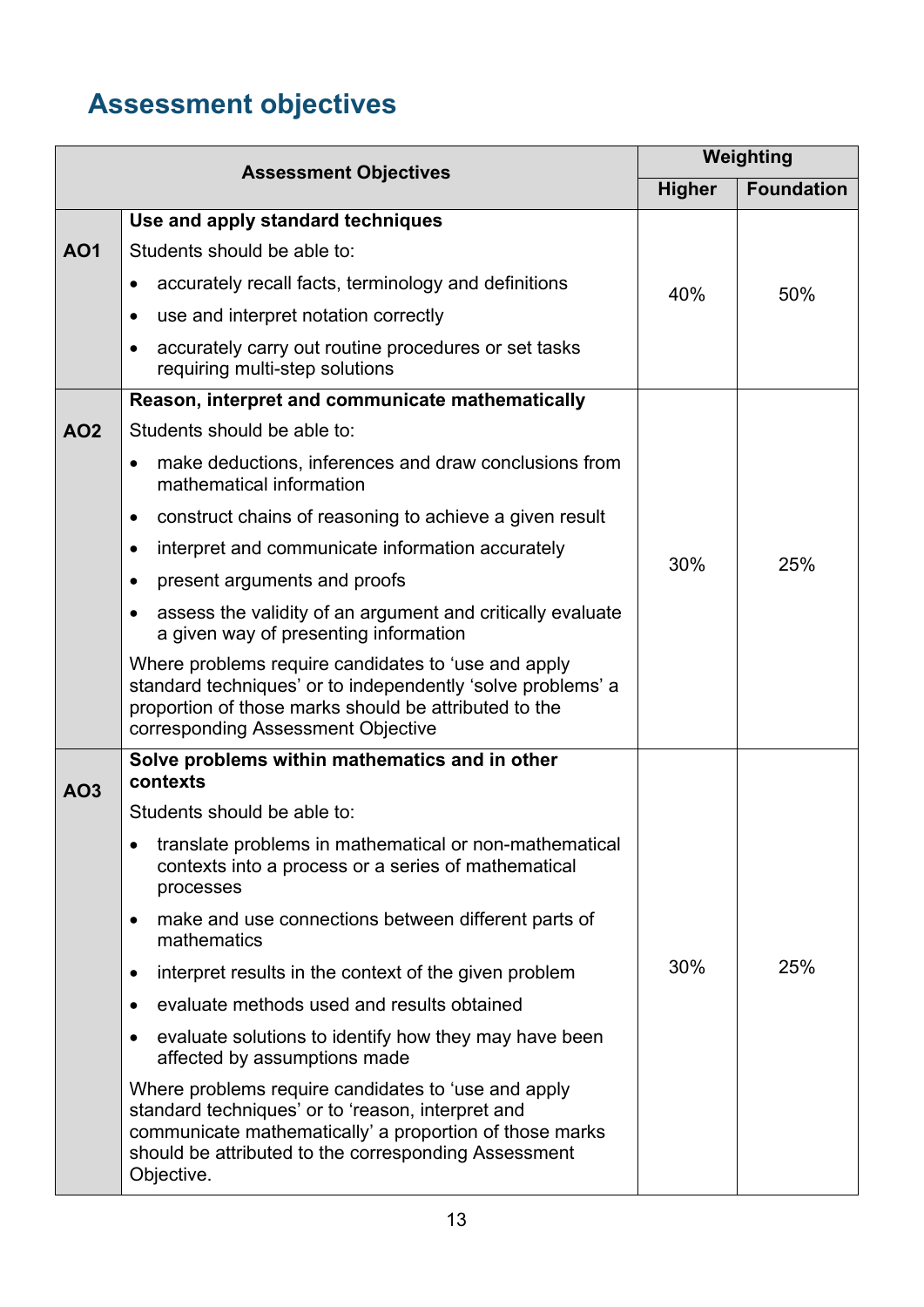# <span id="page-13-0"></span>**Appendix: Mathematical formulae**

1. Formulae included in the subject content. Candidates are expected to know these formulae; they must not be given in the assessment.

*The quadratic formula*

The solutions of  $ax^2 + bx + c = 0$  where  $a \neq 0$ 

$$
x = \frac{-b \pm \sqrt{b^2 - 4ac}}{2a}
$$

*Circumference and area of a circle*

Where *r* is the radius and *d* is the diameter:

Circumference of a circle = 
$$
2\pi r = \pi d
$$

Area of a circle  $= \pi r^2$ 

#### *Pythagoras's theorem*

In any right-angled triangle where *a*, *b* and *c* are the length of the sides and *c* is the hypotenuse:



#### *Trigonometry formulae*

In any right-angled triangle ABC where *a*, *b* and *c* are the length of the sides and *c* is the hypotenuse:

$$
\sin A = \frac{a}{c}, \cos A = \frac{b}{c}, \tan A = \frac{a}{b}
$$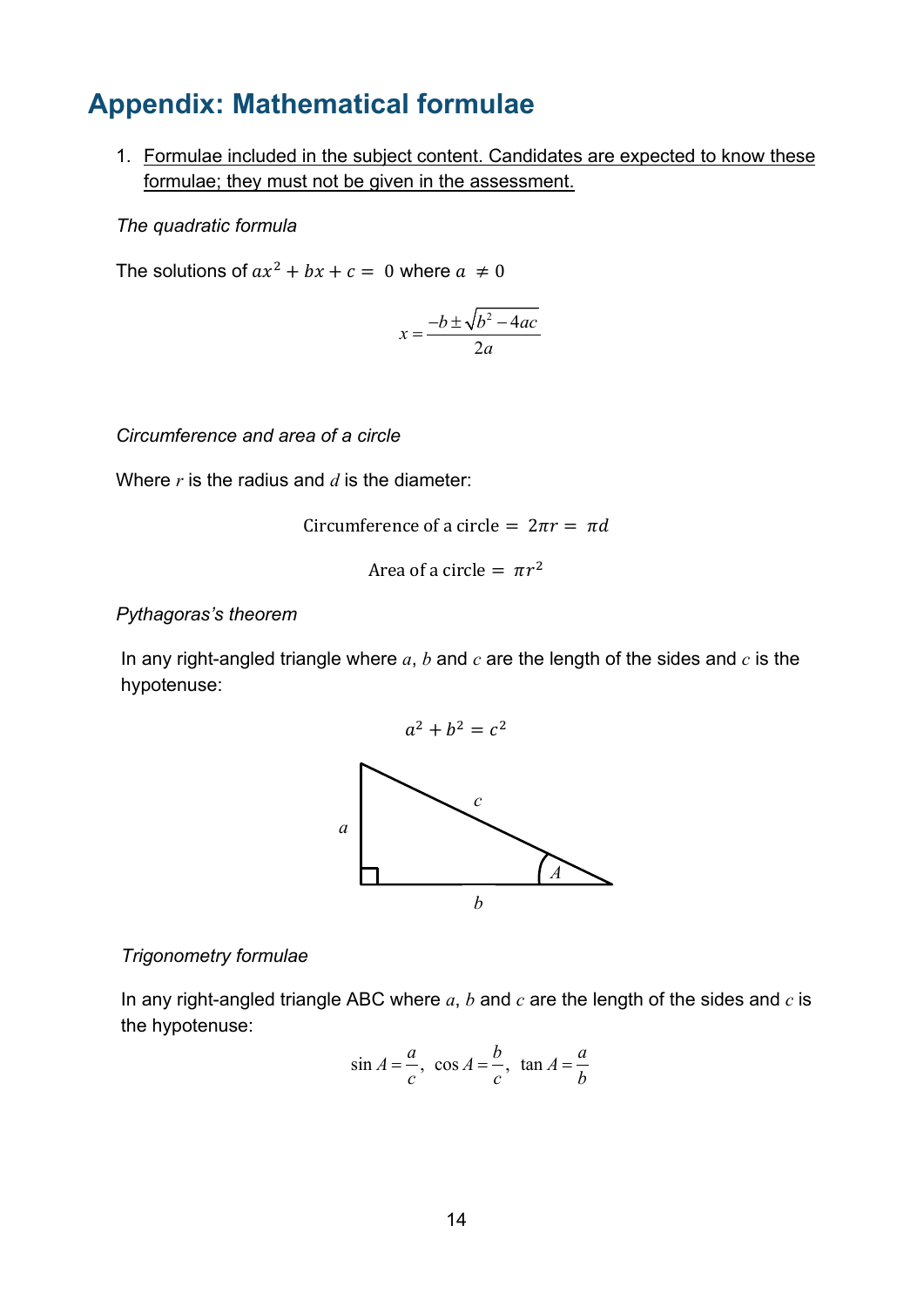In any triangle ABC where *a*, *b* and *c* are the length of the sides



2. The following formulae are not specified in the content but should be derived or informally understood by candidates. These formulae must not be given in the examination.

*Perimeter, area, surface area and volume formulae*

Where *a* and *b* are the lengths of the parallel sides and *h* is their perpendicular separation:

Area of a trapezium = 
$$
\frac{1}{2}(a + b)h
$$

Volume of a prism  $=$  area of cross section  $\times$  length

#### *Compound interest*

Where *P* is the principal amount, *r* is the interest rate over a given period and *n* is number of times that the interest is compounded:

Total accrued = 
$$
P\left(1 + \frac{r}{100}\right)^n
$$

*Probability* 

Where *P(A)* is the probability of outcome *A* and *P(B)* is the probability of outcome *B*:

$$
P(A \text{ or } B) = P(A) + P(B) - P(A \text{ and } B)
$$

$$
P(A \text{ and } B) = P(A \text{ given } B)P(B)
$$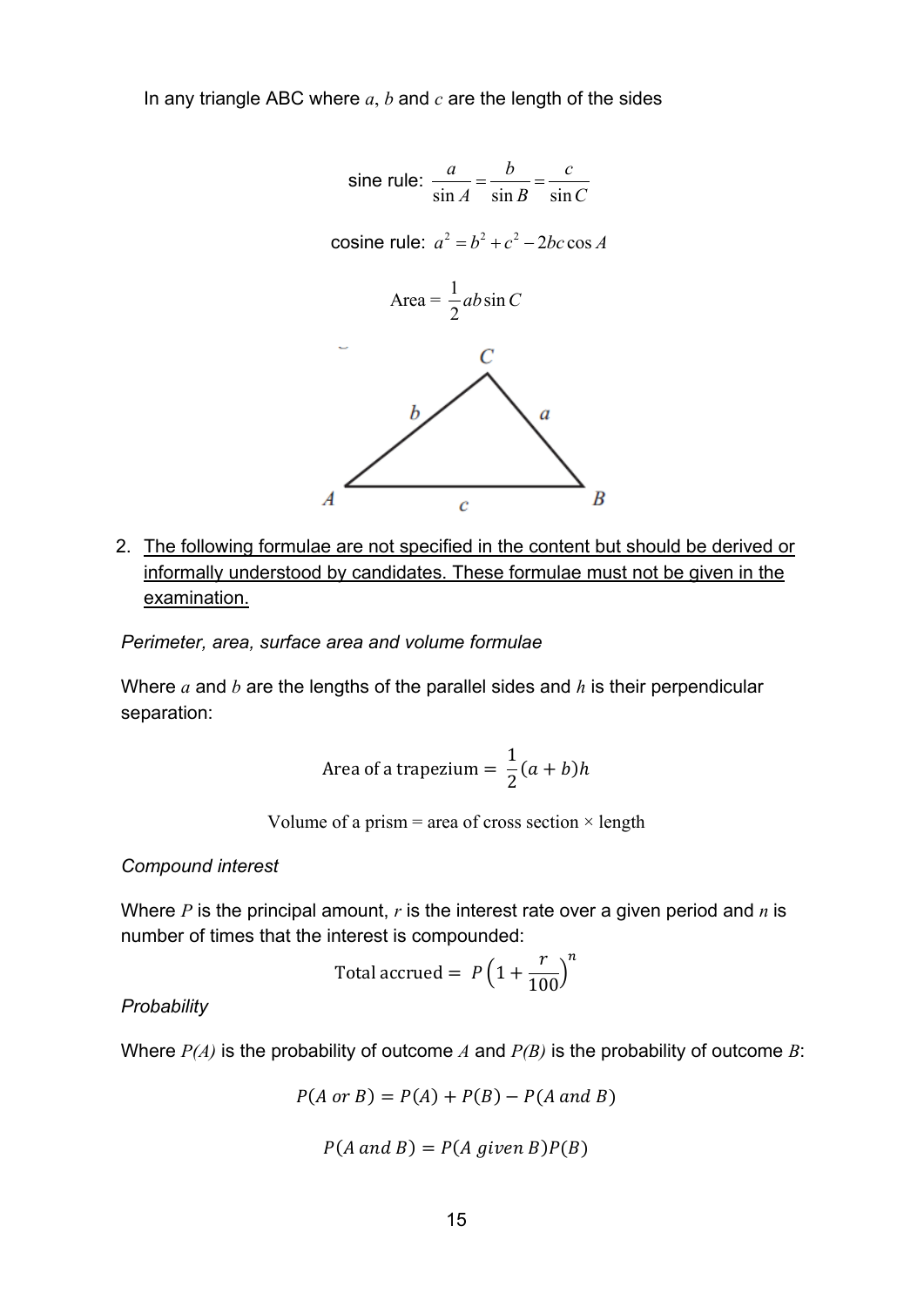3. Formulae that candidates should be able to use, but need not memorise. These can be given in the exam, either in the relevant question, or in a list from which candidates select and apply as appropriate.

*Perimeter, area, surface area and volume formulae*

Where *r* is the radius of the sphere or cone, *l* is the slant height of a cone and *h* is the perpendicular height of a cone:

Curved surface area of a cone = 
$$
\pi r l
$$

Surface area of a sphere =  $4\pi r^2$ 

Volume of a sphere = 
$$
\frac{4}{3}\pi r^3
$$

Volume of a cone = 
$$
\frac{1}{3}\pi r^2 h
$$

#### *Kinematics formulae*

Where *a* is constant acceleration, *u* is initial velocity, *v* is final velocity, *s* is displacement from the position when  $t = 0$  and  $t$  is time taken:

$$
v = u + at
$$

$$
s = ut + \frac{1}{2}at^2
$$

$$
v^2 = u^2 + 2as
$$